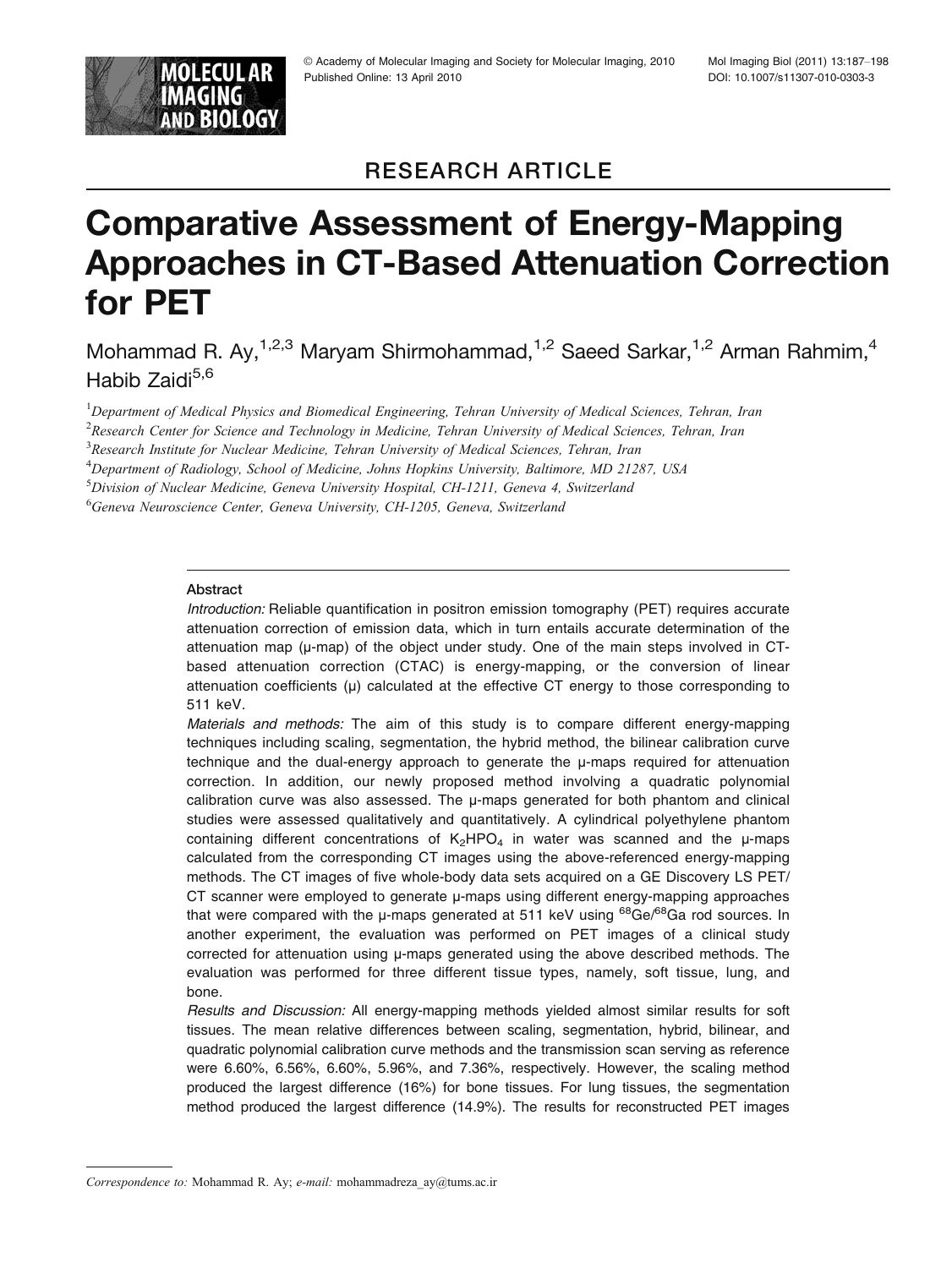followed a similar trend. For soft tissues, all energy-mapping methods yield results in nearly the same range. However, in bone tissues, the scaling method resulted in considerable bias in the µ-maps and the reconstructed PET images. The segmentation method also produced noticeable bias especially in regions with variable densities such as the lung, since a single  $\mu$  is assigned to the lungs. Apart from the aforementioned case, despite small differences in the generated  $\mu$ -maps, the use of different energy-mapping methods does not affect, to a visible or measurable extent, the reconstructed PET images.

Key words: PET/CT, Attenuation correction, Attenuation map, Energy mapping, Quantification

## Introduction

The primary purpose of clinical PET imaging is to visualize and quantify disease-specific radiotracer biodistributions in the patient's body. There are several parameters that affect the quality and quantitative accuracy of PET images, including positron range [\[1](#page-11-0)], the limited spatial resolution and resulting partial volume effect [\[2](#page-11-0)], contribution from scattered photons [\[3](#page-11-0)], photon attenuation [\[4](#page-11-0)], patient motion [[5](#page-11-0)], and the image reconstruction algorithm [\[6](#page-11-0)]. Attenuation of photons in vivo degrades the visual quality and quantitative accuracy of PET images, thereby adversely affecting interpretation and quantitation of activity concentration. Accurate attenuation correction is therefore mandatory in quantitative PET image reconstruction and plays a pivotal role in clinical PET scanning protocols [\[7](#page-11-0)].

In stand-alone PET systems, attenuation correction is usually performed using either rod positron-emitting  $\binom{68}{6}$  $^{68}$ Ge) or point single-photon emitting  $(^{137}Cs)$  sources orbiting around the patient [\[8](#page-11-0)]. Since the energy of photons emitted from positron-emitting rod sources is the same and the γ-rays emitted by  $137Cs$  (662 keV) are very close to the energy of annihilation photons in PET (511 keV), transmission scanning-based attenuation correction is the method of choice for stand-alone PET scanners. In recent years, PET/CT scanners have gained widespread acceptance in the clinical setting since the availability of correlated functional and anatomical images was shown to improve the detection or staging of disease by highlighting areas of increased radiotracer uptake on the anatomical images, whereas regions that look abnormal in the anatomical image can draw attention to a potential area of disease where radiopharmaceutical uptake may be low. In PET/CT systems, attenuation correction is achieved by X-ray transmission scanning using the CT sub-system of the combined unit [\[9](#page-11-0)]. CT-based attenuation correction (CTAC) reduces substantially total scanning time and yields much lower statistical noise in the generated attenuation map (µ-map) even when using low-dose CT scanning protocols [[10\]](#page-11-0). It also eliminates the need for rotating radionuclide transmission sources around the patient but suffers from many drawbacks, including the much higher radiation dose delivered to the patient compared to transmission scanning and the possibility

of producing artifacts in the attenuation corrected PET images [\[9\]](#page-11-0), particularly in the presence of contrast agent [\[11](#page-11-0)–[13\]](#page-11-0) and metallic objects in CT images [[14,](#page-11-0) [15\]](#page-11-0).

CT images display the distribution of attenuation coefficients within the patient's body at an effective energy (∼55–80 keV) related to the generated X-ray spectra (80– 140 kVp). Since the energy of the photons for the emission scan is 511 keV, reliable conversion methods are required to convert the attenuation coefficients (in Hounsfield units) acquired at the CT effective energy to linear attenuation coefficients  $(\mu)$  at 511 keV. Another important issue is that CT uses a polychromatic X-ray spectrum whereas annihilation photons' energy in PET is monochromatic (511 keV) [\[16](#page-11-0)]. Hence, a conversion of the broad energy spectrum attenuation coefficients to linear attenuation coefficients at 511 keV is mandatory.

Several strategies for energy-mapping have been proposed in the literature to map a CT image to a µ-map at 511 keV. These include scaling [[17\]](#page-11-0), segmentation [\[8](#page-11-0)], hybrid (segmentation/scaling) [\[9](#page-11-0)], bilinear calibration curve [\[16](#page-11-0), [18](#page-11-0)], dual-energy decomposition methods [\[19](#page-11-0), [20](#page-11-0)], and quadratic polynomial calibration mapping [\[21](#page-11-0)]. The latter was recently proposed by our group and assessed using clinical studies. Each of the above-referenced energymapping techniques has advantages and drawbacks and, to the best of our knowledge, a comprehensive comparative assessment of these methods has not been performed yet in a clinical setting. Published reports to date compared only two or at most three methods [\[8](#page-11-0), [9,](#page-11-0) [17\]](#page-11-0). In our previous study, we reported on the comparative assessment of a number of energy-mapping methods using a small sample of clinical datasets where the evaluation was limited to the generated µmaps only without assessing the impact on the resulting PET images [\[22](#page-11-0)].

The limited number of publications assessing the performance of different energy-mapping methods on the accuracy of the generated µ-maps in CTAC and its impact on the reconstructed PET images spurred the research presented in this work. The aim of this study is to compare the accuracy of different energy-mapping methods through evaluation of generated µ-maps and reconstructed PET images using both experimental phantom and clinical studies. It should be emphasized that although some methods such as scaling and segmentation are less frequently used in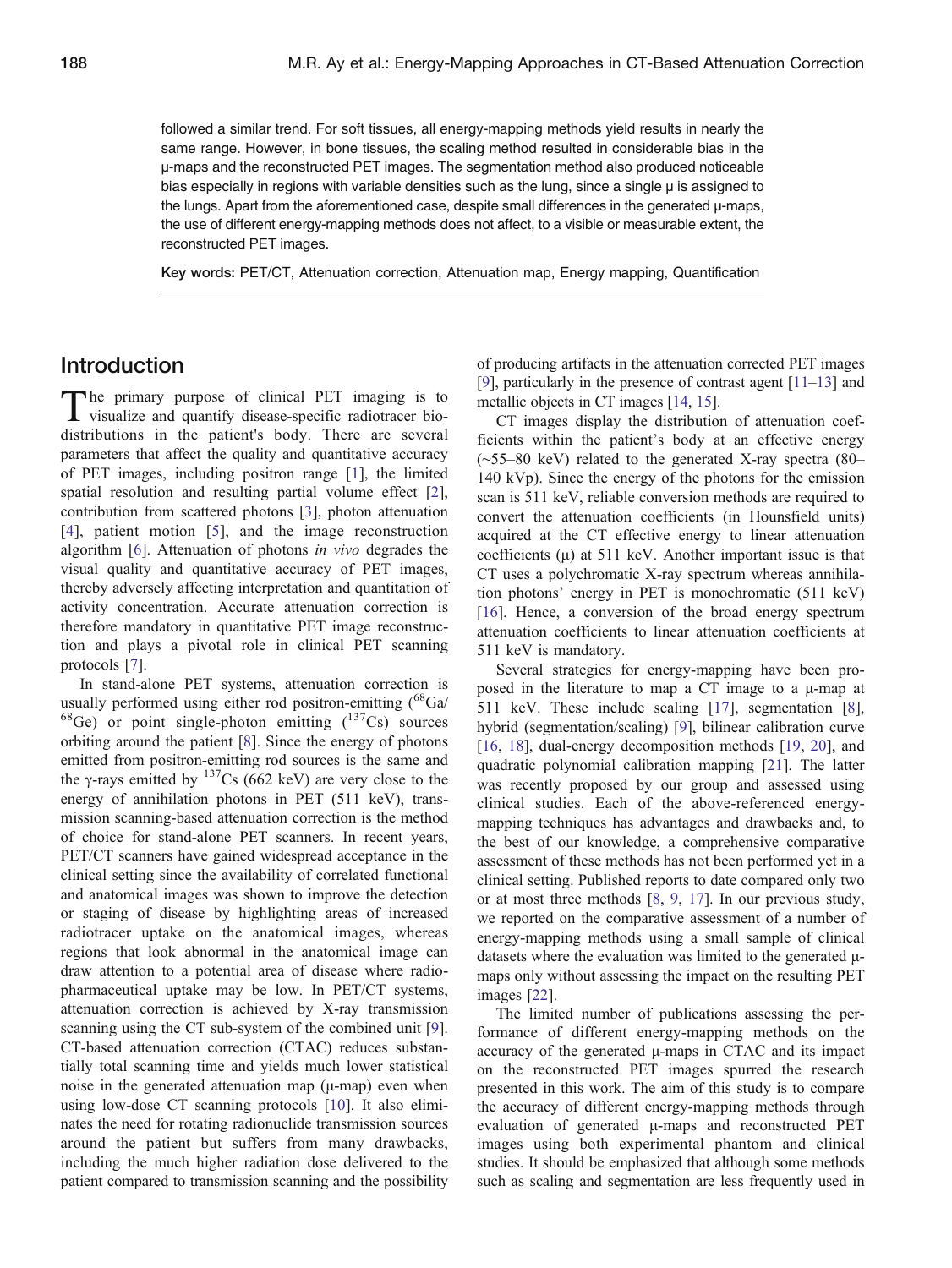<span id="page-2-0"></span>current PET/CT systems, they were considered in our study for complete assessment of different energy-mapping methods proposed so far.

## Materials and Methods

Energy-Mapping Approaches

Various energy-mapping strategies were proposed to generate µ-maps at 511 keV from CT images for use in CTAC. These techniques aim to achieve the most accurate conversion possible based on some a priori knowledge as described below.

Scaling The scaling method assumes that the ratio of linear attenuation coefficients of any biological tissue is constant for all energies. Hence, the  $\mu$ -map at 511 keV is produced by multiplying the CT image by the ratio of  $\mu$  of water at the effective CT and PET photon energies, respectively [[9](#page-11-0)].

Segmentation In this method, the  $\mu$ -map at 511 keV is generated by segmenting the CT image into different regions corresponding to organs/tissues having different attenuation properties. Then, the CT numbers of each region are replaced with their corresponding  $\mu$ at 511 keV. It should be noted that two threshold-based segmentation approaches were used. In the first method, referred to as conventional segmentation, the tissues are divided into three classes, namely, soft (0≤HU<300), lung (-800≤HU<0), and bone (HU≥300) tissues [[9](#page-11-0)]. Since adipose tissues usually have negative CT numbers, they may be categorized either as soft tissue or lung depending on the thresholds used for segmentation, which might bias the generated µ-map. To reduce this bias, a second segmentation technique (modified segmentation) was developed where an additional class was included for adipose tissue (−200≤  $HU<0$ ). In this case, the range of CT numbers assigned to lung tissue was modified (−800≤HU < −200).

Hybrid (segmentation/scaling) The hybrid method combines the above described techniques and, as such, the µ-map at 511 keV is formed first by setting a threshold to segment bone from the CT images. This is followed by applying specific scaling factors for bone and non-bone regions. The motivation behind is that the ratio of linear attenuation coefficients for all energies is almost constant for most materials and biological tissues except bone [[9](#page-11-0)].

Bilinear calibration curve In this method, a bilinear calibration curve is obtained by correlating measured CT numbers (HU) of three reference points (air, water, and cortical bone) and their theoretical  $\mu$  counterparts. The bilinear curve has a break point at the point corresponding to water and yields the  $\mu$  (in per centimeter) of any material against its CT number. The bilinear method is the most commonly used technique on commercial PET/ CT scanners [[16](#page-11-0)].

Dual-energy approach A technically and logistically challenging approach consists in acquiring CT images at two different X-ray beam energies (i.e., peak kilovoltages; kVps) and then using them to extract the individual photoelectric and Compton scattering components to form the µ-map. This method exploits the fact that the Compton scattering contribution to the  $\mu$  decreases linearly with the inverse of energy  $(E^{-1})$  whereas the photoelectric contribution

decreases as function of  $E^{-3}$ . The two separate contributions can be scaled independently and combined to form the  $\mu$ -map at 511 keV. The dual-energy approach allows for accurate attenuation correction in PET/CT imaging in the presence of high-Z materials, including bone, contrast agents, and metallic objects [[19,](#page-11-0) [20\]](#page-11-0). The technique seems promising; particularly with the development of dual-source X-ray CT scanners [\[23](#page-11-0)] and the introduction of effective CT dose reduction techniques [[24,](#page-11-0) [25\]](#page-11-0).

Quadratic polynomial calibration curve This new method was named as such because it was observed that a quadratic polynomial function best describes the behavior of the calibration curve [[22\]](#page-11-0). This method uses 32 reference points to generate the calibration curve instead of three reference points required by the bilinear curve method. Two of these points represent water and air whereas the remaining 30 points represent samples containing different concentrations of  $K_2HPO_4$  in water from 10 to 1,800 mg/cc. A CT scan was acquired for a cylindrical phantom containing the 30 solutions. The CT numbers of the solutions were obtained from regions of interest (ROIs) delineated on their CT images and their corresponding  $\mu$  at 511 keV were computed using the XCOM photon cross-section library  $[26]$  $[26]$  $[26]$ . The  $\mu$  of each material was subsequently plotted against its  $CT$  number. For  $HU < 0$  the plotted curve was similar to the conventional bilinear curve. However, for HU≥0, a quadratic polynomial function was fitted to the points with 95% confidence band. A typical calibration curve generated at 140 kVp is shown in Fig. [1](#page-3-0) along with the conventional bilinear calibration curve.

## CT and PET/CT Scanners

The 64-slice Light Speed VCT scanner (GE Healthcare Technologies, Waukesha, WI) equipped with Highlight  $(Y_2Gd_2O_3:Eu)$  ceramic scintillators was used in phantom studies. This third generation CT scanner has a 540-mm source-to-isocenter and 950-mm source-todetector distances, 58,368 individual detector elements arranged in 64 rows of 0.625 mm thickness at isocenter, each containing 888 active patient elements and 24 reference elements. The scanner is equipped with the Performix Pro anode grounded metal-ceramic tube unit which uses 56° fan angle, 7° target angle and minimum inherent filtration of 3.25 mm Al and 0.1 mm Cu at 140 kVp.

The Discovery LS (DLS) PET/CT scanner (GE Healthcare Technologies, Waukesha, WI) was used for comparison of u-maps derived from CT and those obtained using the transmission-based approach using 68Ge/68Ga rod sources. The DLS scanner has the capability of producing both transmission-based and CT-based µmaps. The scanner uses BGO crystals of dimensions  $4 \times 8 \times 30$  mm<sup>3</sup> in the tangential, axial and radial directions, respectively. The detector blocks are arranged into 18 rings and 672 crystals per ring. The system allows for simultaneous acquisition of 35 transaxial slices.

The Discovery RX (DRX) PET/CT scanner (GE Healthcare Technologies, Waukesha, WI) was used to assess the impact of various energy-mapping techniques on reconstructed PET data. The scanner uses LYSO crystals arranged in the form of 24 rings and 630 crystals per ring. The LYSO crystals  $(4.2 \times 6.3 \times 30 \text{ mm}^3)$  are arranged into 9×6 blocks. It should be noted that recent software implemented on both DLS and DRX scanners use the tri-linear calibration curve method for energy-mapping where a different scale is used for each of the kVp settings (80, 100, 120 and 140 kVp) to account for the change in bone HU with kVp.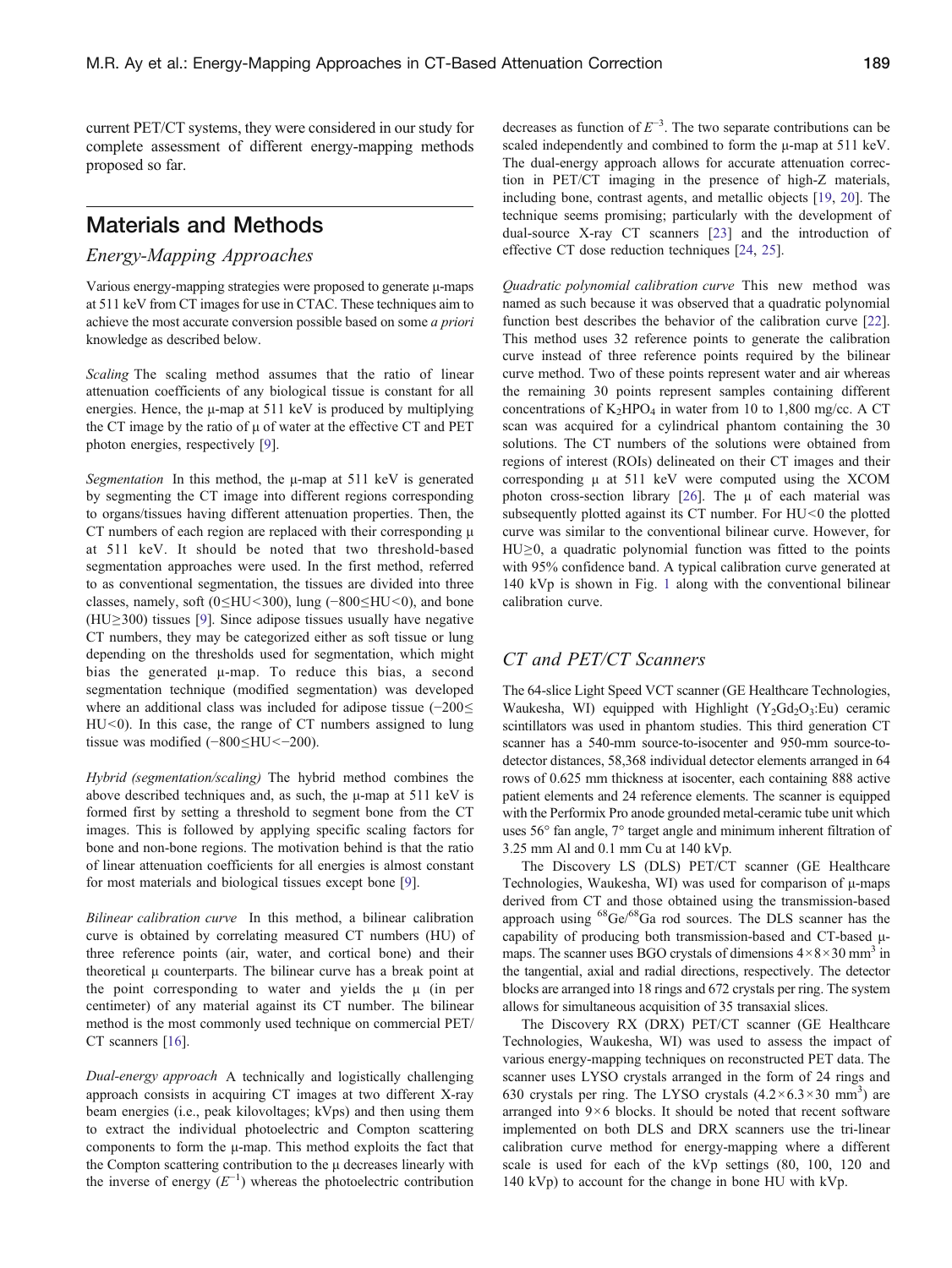<span id="page-3-0"></span>

Fig. 1. Plots showing the conventional bilinear calibration curve (dotted line) compared to the quadratic polynomial calibration curve (solid line).

#### Phantom Studies

A polyethylene cylindrical phantom  $(250\pm0.5 \text{ mm}$  diameter) was constructed to assess the accuracy of  $\mu$ -maps generated using the above described energy-mapping methods. This phantom consisted of 16 cylindrical holes ( $20\pm0.5$  mm diameter) with four holes in the middle ( $5\pm0.5$  mm diameter) filled with air. One of the 16 holes was filled with water and the rest with various concentrations of  $K_2HPO_4$  in water from 60 to 1,800 mg/cc ( $\mu$  ranging from 0.1 to 0.2 cm−<sup>1</sup> at 511 keV) to simulate different biological tissues. It should be noted that  $K_2HPO_4$  solutions having concentrations ranging between 800 and 1,800 mg/cc simulate bone with different densities in the human body.

This phantom was scanned on the LightSpeed VCT scanner dedicated to cardiac imaging using a tube voltage of 120 kVp and current of 400 mA with a 1-s rotation speed. The acquired CT images were converted to µ-maps using the various energymapping methods. The theoretical  $\mu$  at 511 keV for each concentration of the  $K_2HPO_4$  solution was computed using the XCOM photon cross-section library [[26\]](#page-11-0), and served as reference standard for assessment of the phantom studies. It should be noted that the quadratic polynomial calibration curve method was not evaluated here since the same phantom and experimental setup were used to extract the fitting parameters. For the dual-energy method, different combinations of kVps were utilized to find the optimum combination of tube voltages used in this technique.

#### Clinical Studies

Five CT images selected from the clinical database of whole-body PET/CT scans were used for the assessment of various energymapping methods in a clinical setting. The data were acquired on a GE Discovery LS PET/CT scanner. The corresponding µ-maps were created by converting the acquired CT images using the above-referenced energy-mapping approaches. Note that the dualenergy technique was not performed on the clinical studies since the CT data were acquired using a single kVp setting given that the additional dose to the patient resulting from a second CT scan was not justified in this context. Transmission images acquired using 68Ge/68Ga rod sources following the CT scan served as reference

standard for assessment of the various energy-mapping techniques. Following hardware failure on the scanner, it was not possible to retrieve the corresponding PET raw data for further analysis.

Further assessment of the impact of various energy-mapping techniques on reconstructed PET images was carried out using a patient PET/CT data set. The data were acquired on a GE Discovery RX PET/CT scanner. Similar to the methodology followed for the previous studies, the CT images of the patient were converted to µ-maps and used to attenuation correct the PET data for photon attenuation. The obtained PET images were then assessed through comparison with those attenuation corrected using the µ-map generated by software provided by the manufacturer used as reference. This was deemed a reasonable approach in the absence of a reference standard providing the ground truth for objective performance assessment of clinical data.

#### Attenuation Correction and Image Reconstruction

The CT-based µ-maps at 511 keV were generated as follows: the CT image matrix size  $(512 \times 512)$  was first down sampled to match the PET image matrix size  $(128 \times 128)$  followed by energy-mapping using the techniques described earlier. The last step consisted of Gaussian smoothing to match the resolution of PET images. The full-width at half-maximum (FWHM) of the Gaussian filter was set to 5 mm for phantom studies. For the DLS and DRX clinical studies, different FWHMs were tested to find the optimal width of the Gaussian filter that resulted in the closest match to the resolution of the scanner-generated  $\mu$ -maps. Therefore, a FWHM of 8 and 12 mm were set for DLS and DRX CT images, respectively. The PET reconstruction technique described in [\[27](#page-11-0)] was used to reconstruct the clinical data set. A post-reconstruction 3D Gaussian smoothing filter with a kernel of 4.18 mm as used in the clinic for whole-body PET studies was applied.

#### Assessment Strategy

A region-of-interest (ROI)-based quantitative analysis was performed on phantom and clinical studies for the assessment of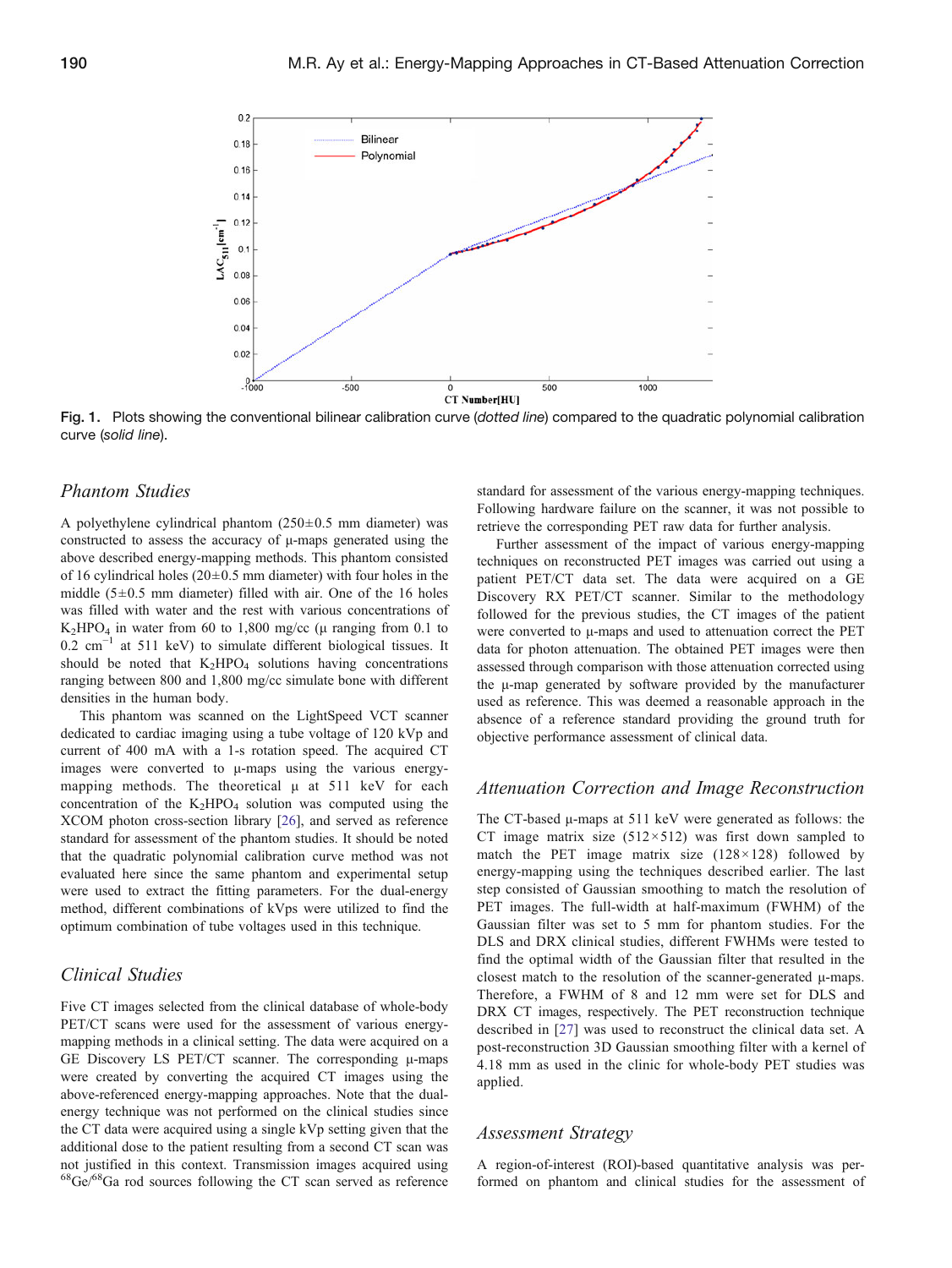various energy-mapping strategies. Several ROIs were defined on regions of the µ-map corresponding to different concentrations of the  $K_2HPO_4$  solutions and the mean  $\mu$  was computed. The result was then compared to the theoretical  $\mu$  estimated using the XCOM photon cross-section library [[26\]](#page-11-0). The assessment was performed on two sets corresponding to regions with low concentration  $(\leq 180 \text{ mg/cc})$  of K<sub>2</sub>HPO<sub>4</sub>, representing soft tissue, and regions with high concentration (>180 mg/cc) of  $K_2HPO_4$  representing high density tissues.

For quantitative assessment of patients' µ-maps, ROIs with different size were delineated in various anatomical regions. Since the µ-maps were derived from a single CT image, all the ROIs were exactly in the same position. Likewise, the ROIs were also defined in the same regions on the transmission maps taking into account slight patient movement between CT and transmission scans when appropriate. Overall, 455 ROIs were defined on the five clinical CT images comprising 223 ROIs delineated on soft tissues, 163 ROIs on bone structures and 69 ROIs on the lungs. The  $\mu$  for each ROI on the generated  $\mu$ -maps was then compared to the  $\mu$  of the reference ROI defined on the transmission map. The magnitude of the mean relative difference between the CT- and transmissionbased results for each group was considered as figure of merit for assessment of the different methods.

Similarly, different ROIs were defined on the reconstructed PET images corrected using the various energy-mapping approaches and the one corrected using the µ-map generated by the software provided by the vendor. A total of 215 ROIs were defined consisting of 143 ROIs on soft tissues, 41 ROIs on the lungs and 31 ROIs on bone tissues. The ROIs defined for quantitative analysis were carefully selected to encompass various anatomical regions except the bladder. The magnitude of the mean relative difference and the correlation coefficient between results obtained when using each method and the one serving as reference for comparison, were computed. The relative difference between PET images corrected using the different µ-maps and reference PET images were compared and the results summarized in the form of box-and-whisker plots.

## **Results**

### Phantom Studies

As mentioned earlier, several combinations of tube voltages during the implementation of the dual-energy method were carried out to find the optimum combination. Since the VCT CT scanner has four operational kVps (80, 100, 120, and 140 kVp), six different combinations were used and the generated µ-maps compared with the theoretical estimates calculated using XCOM. Fig. 2 illustrates the phantom  $\mu$ -maps generated using the dual-energy method implemented in the image domain for different combinations of X-ray tube voltages. Table [1](#page-5-0) summarizes the mean relative difference between the measured and theoretical attenuation coefficients for each combination of kVps. It appears that tube voltages of 80 and 140 kVp produce the smallest relative error compared to other combinations. The relative contribution of photoelectric and Compton scattering cross-sections to the total  $\mu$  can be characterized more accurately when using two energies (kVp) producing maximum difference. This combination was selected for further assessment of the different techniques.

Table [2](#page-5-0) summarizes the mean relative difference between the measured and theoretical attenuation coefficients for the various samples when using different energy-mapping methods. The results presented were averaged for low and



Fig. 2. Attenuation maps of the phantom generated using the dual-energy approach with different combinations of X-ray tube voltages: 80–100 kVp (a), 80–120 kVp (b), 80–140 kVp (c), 100–120 kVp (d), 100–140 kVp (e), and 120–140 kVp (f).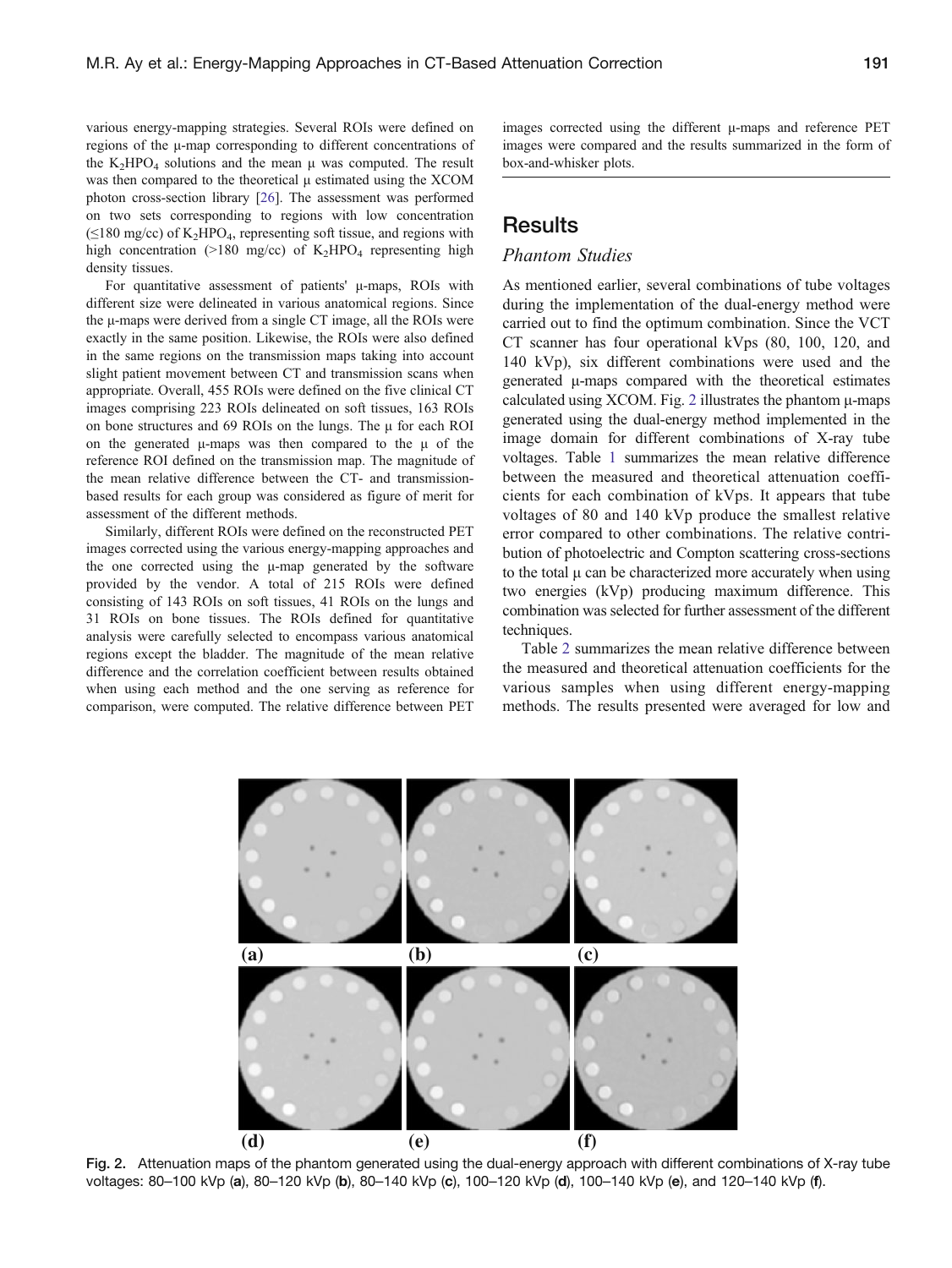<span id="page-5-0"></span>Table 1. Mean relative difference (in %) between the attenuation coefficients derived using the dual-energy method for different combinations of kVps and the theoretical linear attenuation coefficients calculated using the XCOM photon cross-section library for various regions corresponding to different concentrations of  $K_2HPO_4$ 

| Material      | CT Number at<br>$120$ kVp (HU) | $\mu$ at 511 keV $\lceil$ cm <sup>-1</sup> ] | $80 - 100$ kVp | $80 - 120$ kVp | $80 - 140$ kVp | $100 - 120$ kVp | $100 - 140$ kVp | $120 - 140$ kVp |
|---------------|--------------------------------|----------------------------------------------|----------------|----------------|----------------|-----------------|-----------------|-----------------|
| Air           | $-1,000$                       | $\Omega$                                     | 0.00           | 0.00           | 0.00           | 0.00            | 0.00            | 0.00            |
| $H_2O$        | $\theta$                       | 0.096                                        | 0.21           | 0.94           | 0.11           | 0.42            | 0.73            | 0.42            |
| $0.12^a$      | 163                            | 0.102                                        | 0.39           | 2.53           | 2.14           | 4.48            | 3.12            | 2.34            |
| 0.18          | 240                            | 0.106                                        | 3.30           | 2.54           | 2.26           | 7.63            | 2.83            | 1.23            |
| 0.24          | 375                            | 0.109                                        | 3.01           | 3.65           | 4.47           | 4.20            | 3.56            | 4.11            |
| 0.30          | 420                            | 0.112                                        | 3.90           | 3.72           | 4.17           | 3.63            | 4.17            | 4.08            |
| 0.36          | 486                            | 0.116                                        | 3.19           | 4.48           | 4.65           | 5.25            | 4.57            | 4.39            |
| 0.48          | 608                            | 0.123                                        | 1.87           | 3.17           | 3.82           | 4.07            | 3.58            | 3.41            |
| 0.54          | 668                            | 0.126                                        | 1.87           | 1.90           | 2.69           | 2.53            | 2.69            | 2.13            |
| 0.60          | 678                            | 0.129                                        | 1.15           | 1.16           | 2.62           | 2.47            | 2.31            | 1.77            |
| 0.66          | 730                            | 0.133                                        | 1.38           | 1.98           | 2.55           | 1.65            | 2.25            | 1.28            |
| 0.72          | 770                            | 0.136                                        | 1.24           | 1.66           | 0.88           | 1.02            | 1.10            | 1.59            |
| 0.84          | 861                            | 0.143                                        | 2.99           | 1.74           | 0.63           | 0.21            | 0.63            | 1.53            |
| 0.90          | 918                            | 0.147                                        | 4.55           | 3.13           | 2.17           | 0.88            | 1.83            | 2.58            |
| 1.20          | 1060                           | 0.164                                        | 11.14          | 9.01           | 6.82           | 6.57            | 6.82            | 7.85            |
| 1.50          | 1160                           | 0.181                                        | 16.34          | 14.25          | 12.32          | 12.76           | 12.87           | 13.75           |
| 1.80          | 1270                           | 0.199                                        | 21.02          | 19.17          | 17.61          | 17.26           | 17.66           | 18.51           |
| $Mean \pm SD$ |                                | $0.12 \pm 0.0$                               | $4.56 \pm 5.9$ | $4.41 \pm 5.1$ | $4.11 \pm 4.6$ | $4.41 \pm 4.6$  | $4.16 \pm 4.6$  | $4.17 \pm 4.9$  |

<sup>a</sup>Concentration (in grams per cubic centimeter) of  $K_2HPO_4$  in water

high concentrations of  $K_2HPO_4$  to allow modeling of soft tissue and bony structures (Fig. [3\)](#page-6-0). For low concentrations of  $K<sub>2</sub>HPO<sub>4</sub>$ , the mean relative difference between theoretical and calculated attenuation coefficients when using scaling, segmentation, hybrid, bilinear, and dual-energy methods are 9.3%, 3.1%, 3.0%, 4.5%, and 1.3%, respectively. They are 31.4%, 19.9%, 11.7%, 11.0%, and 5.1%, respectively, for high concentrations of  $K_2HPO_4$ . Therefore, all energymapping techniques yield average differences lower than  $10\%$  for low concentrations of K<sub>2</sub>HPO<sub>4</sub>. However, for higher concentrations of  $K_2HPO_4$ , the scaling and segmentation methods result in relatively high relative differences compared to other methods. The original CT image and  $\mu$ -maps

of the phantom generated using various energy-mapping techniques are shown in Fig. [4](#page-6-0).

#### Clinical Studies

Fig. [5](#page-7-0) shows typical µ-maps generated using the different energy-mapping techniques together with the transmissionbased µ-map for one clinical study. As described earlier, the ROIs defined on the patients'  $\mu$ -map were segmented into soft, lung, and bone tissues. Fig. [6](#page-7-0) shows the mean relative difference between µ-maps generated using the different energy-mapping methods and the transmission method used as reference. The paired  $t$  test statistical analysis did not

Table 2. Mean relative difference (in %) between the attenuation coefficients obtained when using various energy-mapping techniques and the theoretical linear attenuation coefficients computed using the XCOM photon cross-section library for different regions within the phantom

| Material         | $\mu$ at 511 keV $\lceil$ cm <sup>-1</sup> ] | Scaling          | Segmentation     | Hybrid         | Bilinear       | Dual-energy    |
|------------------|----------------------------------------------|------------------|------------------|----------------|----------------|----------------|
| Air              | $\Omega$                                     | $\Omega$         | $\theta$         | $\Omega$       | $\theta$       | $\Omega$       |
| $H_2O$           | 0.096                                        | 0.00             | 0.00             | 0.00           | 0.00           | 0.42           |
| $0.12^a$         | 0.102                                        | 9.84             | 6.43             | 8.87           | 4.48           | 2.34           |
| 0.18             | 0.106                                        | 18.00            | 2.73             | 0.09           | 9.14           | 1.23           |
| 0.24             | 0.109                                        | 22.47            | 0.46             | 3.65           | 9.95           | 4.11           |
| 0.30             | 0.112                                        | 25.44            | 3.37             | 6.21           | 11.35          | 4.08           |
| 0.36             | 0.116                                        | 28.60            | 6.12             | 8.79           | 11.71          | 4.39           |
| 0.48             | 0.123                                        | 32.44            | 11.38            | 12.20          | 13.41          | 3.41           |
| 0.54             | 0.126                                        | 32.49            | 13.83            | 12.41          | 13.28          | 2.13           |
| 0.60             | 0.129                                        | 34.28            | 16.02            | 14.02          | 13.56          | 1.77           |
| 0.66             | 0.133                                        | 36.08            | 18.23            | 15.98          | 14.55          | 1.28           |
| 0.72             | 0.136                                        | 37.09            | 20.26            | 16.53          | 14.56          | 0.59           |
| 0.84             | 0.143                                        | 37.19            | 24.09            | 15.60          | 13.02          | 1.53           |
| 0.90             | 0.147                                        | 36.14            | 25.95            | 16.30          | 12.64          | 2.58           |
| 1.20             | 0.164                                        | 34.08            | 33.66            | 14.85          | 9.07           | 7.85           |
| 1.50             | 0.181                                        | 28.05            | 40.04            | 10.07          | 3.47           | 13.75          |
| 1.80             | 0.199                                        | 23.83            | 45.31            | 6.07           | 2.66           | 18.51          |
| $Average \pm SD$ | $0.12 \pm 0.0$                               | $25.65 \pm 12.2$ | $15.76 \pm 14.2$ | $9.51 \pm 6.0$ | $9.23 \pm 5.1$ | $4.12 \pm 5.0$ |

<sup>a</sup>Concentration (in grams per cubic centimeter) of  $K_2HPO_4$  in water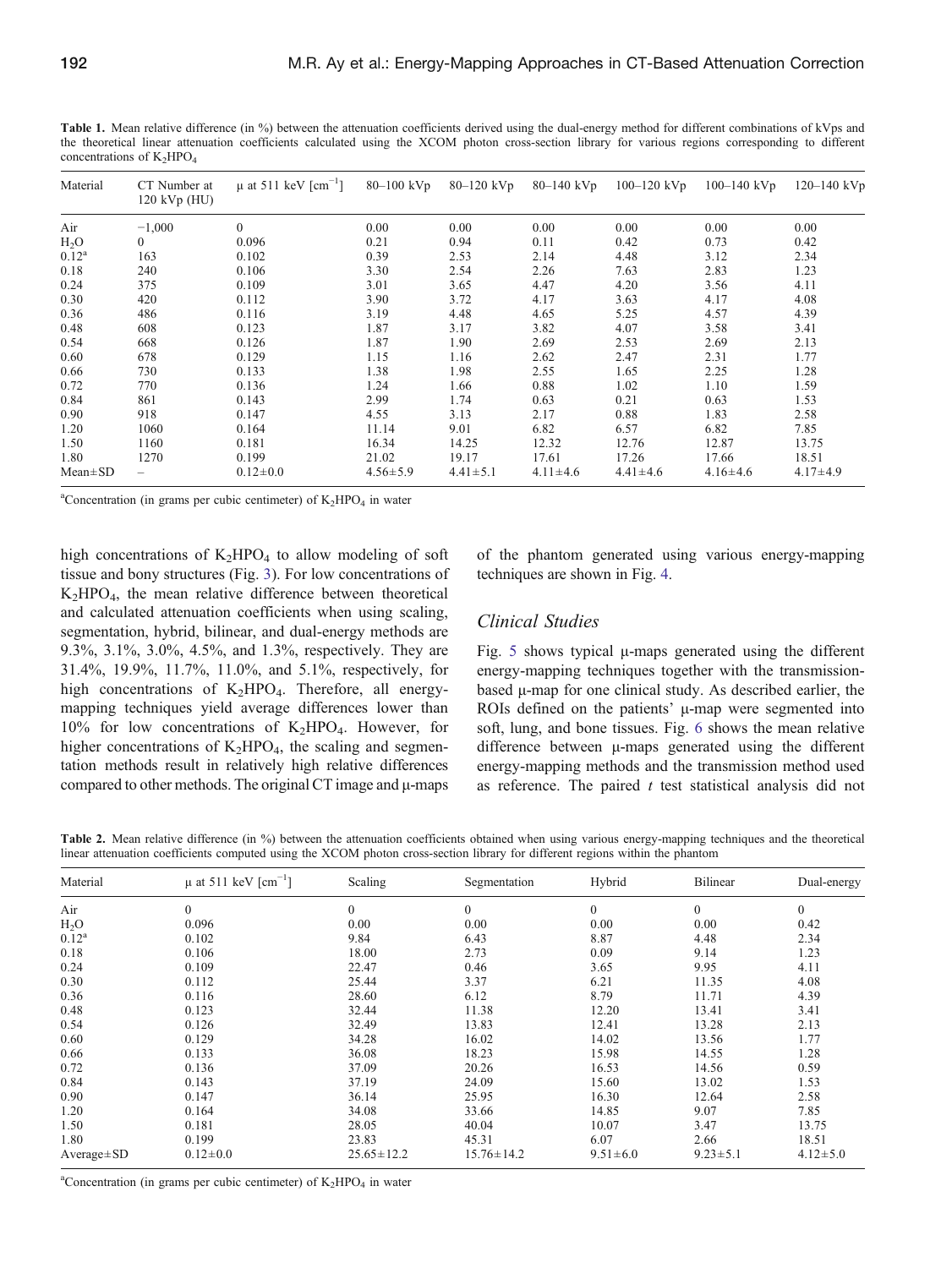<span id="page-6-0"></span>

Fig. 3. Mean relative difference of linear attenuation coefficients (µ) calculated using different energy-mapping methods for low  $\leq$ 180 mg/cc) and high (>180 mg/cc) concentrations of K<sub>2</sub>HPO<sub>4</sub> solution modeling soft tissue and bony structures, respectively.

reveal statistically significant differences among the various µ-maps derived from CT and those obtained using the transmission-based approach. For soft tissues, the mean relative differences for the scaling, conventional segmentation, modified segmentation, hybrid, bilinear, and quadratic polynomial calibration curve methods are 6.6%, 6.6%, 6.4%, 6.6%, 6.0%, and 7.4%, respectively, which are indeed quite similar. For lung, they are 8.4%, 14.9%, 14.9%, 8.4%, 8.4%, and 8.4%, respectively. Therefore, for lung tissues, segmentation techniques produce relatively higher relative differences compared to other methods. However, for bone tissues, the mean relative differences for the aforementioned methods are 16.0%, 5.7%, 5.7%, 6.8%, 6.8%, and 6.8%, respectively. Consequently, the scaling method yields the highest relative difference and as such special caution is required in bony structures when using this method. The remaining energy-mapping methods yield very similar results.

Taking the analysis one step further, the impact of different energy-mapping methods was assessed on attenuation corrected clinical whole-body FDG-PET data. In the absence of a true reference standard, the various AC-corrected PET images were compared to those attenuation corrected using the µ-map produced by the vendor-supplied software as a reference. Fig. [7](#page-8-0) shows coronal PET slices corrected for attenuation using the different  $\mu$ -maps whereas Fig. [8](#page-9-0) shows difference images obtained by subtracting PET images corrected for attenuation using the different energy-mapping techniques and the reference image in sagittal view. The motivation behind the choice of the sagittal plane is to focus on the spine as a large bony structure. However, other tissues such as soft tissue and lungs are also visible in this view.

It should be emphasized that the dark regions correspond to areas of overestimation and light regions areas of underestimation of activity concentrations (i.e., over-correc-



Fig. 4. Original CT image (a) and generated attenuation maps using different energy-mapping methods assessed in this work: scaling (b), segmentation (c), hybrid (d), bilinear (e) and dual-energy (80 and 140 kVp) (f).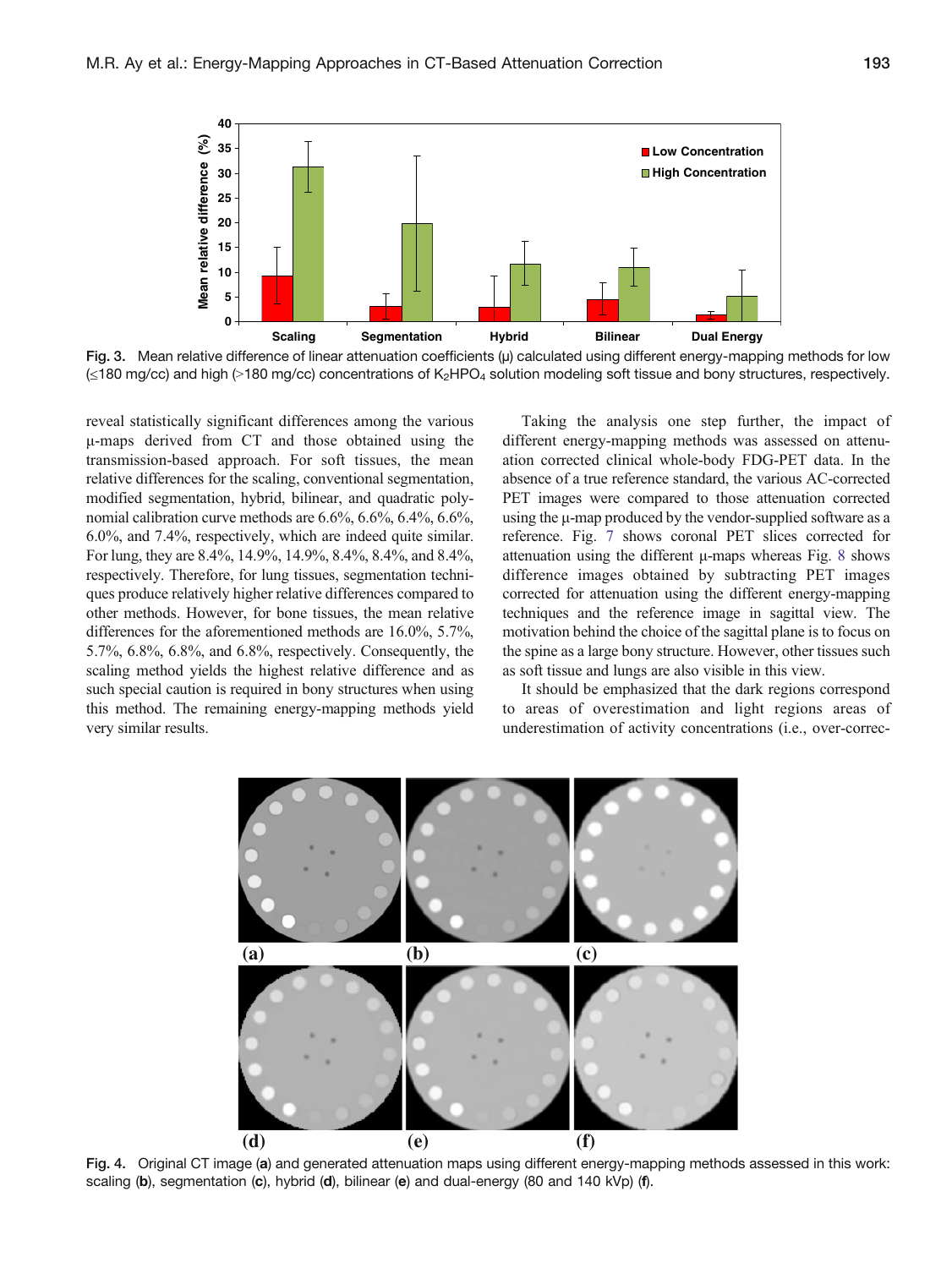<span id="page-7-0"></span>

Fig. 5. Illustration of attenuation maps generated using the different energy-mapping techniques: (a) transmission scanning, (b) scaling, (c) conventional segmentation, (d) modified segmentation, (e) hybrid, (f) bilinear, and (g) quadratic polynomial curve methods.

tion and under-correction for attenuation, respectively) compared to the reference PET images. For example, in the difference image between the PET image corrected using the scaling method and the reference PET image (Fig. [8a](#page-9-0)), bone appears dark, indicating that the scaling method overcorrects for attenuation and thus overestimates the activity concentrations in bony regions. Conversely, in the difference

image between the PET image corrected using the bilinear method and the reference PET image (Fig. [8e](#page-9-0)), most areas are light, indicating that the bilinear method under-corrects for attenuation and as such underestimates the activity concentrations. However, the difference image is actually quite faint overall and thus indicates that the attenuation correction and the estimates of activity concentrations are



Fig. 6. Mean relative difference between attenuation maps generated using the different energy-mapping techniques and the one generated using transmission scanning for different tissue types.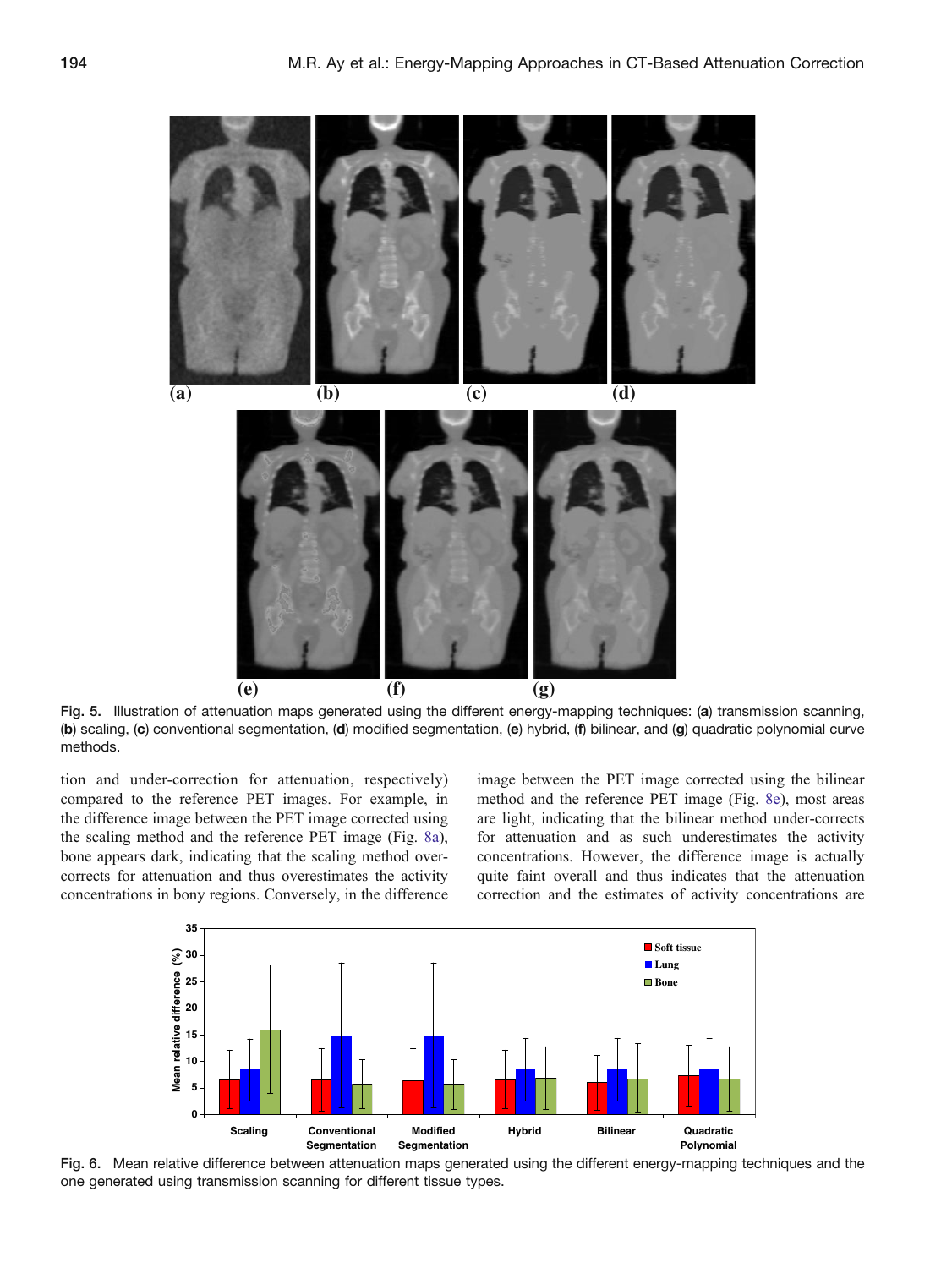<span id="page-8-0"></span>

Fig. 7. Representative coronal slices of PET images corrected for attenuation using attenuation maps obtained through different energy-mapping techniques: (a) PET image corrected using the  $\mu$ -map generated by the software supplied by the vendor; (b) scaling method; (c) conventional segmentation; (d) modified segmentation; (e) hybrid; (f) bilinear; and (g) quadratic polynomial calibration curve methods.

fairly accurate. This is expected, since the reference PET images were corrected for attenuation using µ-maps generated with the vendor-supplied software, and this also employs a bilinear algorithm [[18\]](#page-11-0).

Fig. [9](#page-9-0) shows a box-and-whisker plot of the mean relative difference between PET images corrected for attenuation using the different µ-maps and the reference PET image for soft tissue, lung, and bone. For soft tissues, the mean relative difference obtained for both segmentation approaches are higher (7.9% for conventional segmentation and 7.2% for modified segmentation) than the other methods. Likewise, segmentation methods produce the highest mean relative differences for lung tissue (11.3% for conventional segmentation and 11.0% for modified segmentation). For bone, the scaling method yielded the largest deviation (9.5%) whereas the bilinear and quadratic polynomial calibration curve methods yielded the lowest mean relative difference (1.7% and 1.3%, respectively).

In the box-and-whisker plot, the top and bottom of each box represent the 25th and 75th percentiles of the samples' estimate, respectively. The distance between the top and bottom represent the inter-quartile ranges. The line in the middle of each box represents the sample median. When the median line is almost centered in the box, the samples are equally distributed. The whiskers are lines extending above and below each box. Whiskers are drawn from the end of the inter-quartile range to the furthest observations within the whisker length by default. The most extreme values are within 1.5 times the inter-quartile range from the end of the box. Observations beyond the whisker length are marked as outliers. An outlier is an estimate that is more than 1.5 times the inter-quartile range away from the top or bottom of the box. Outliers are displayed with a red plus sign. When the upper quartile of a box is higher for one technique in a given region (the length of the box is bigger), it is an indication that the method is not precise for that region. For example,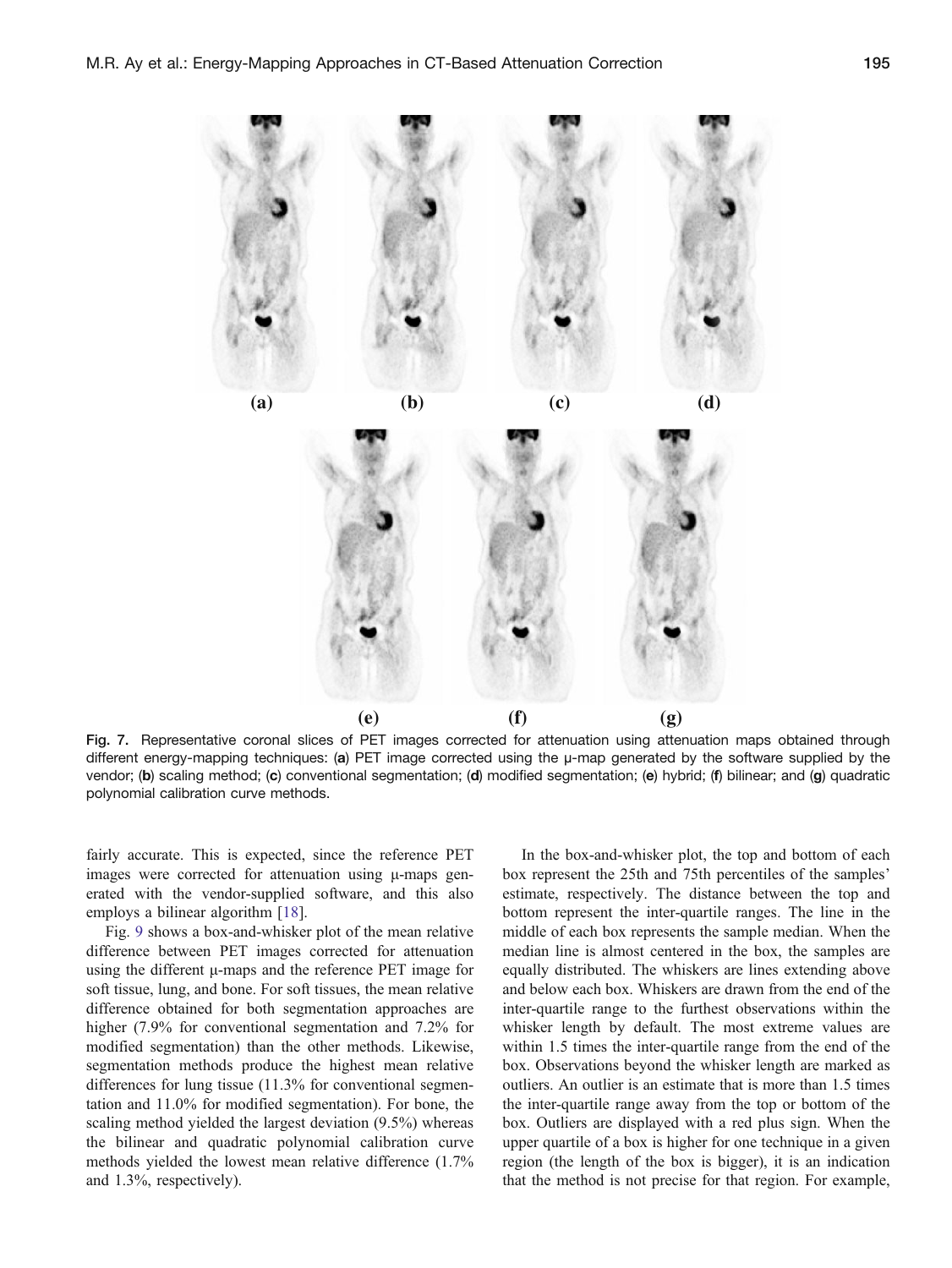<span id="page-9-0"></span>

Fig. 8. Representative difference between PET images shown in Fig. [7](#page-8-0) corrected using the µ-map generated by the software supplied by the vendor and those corrected for attenuation using scaling (a); conventional segmentation (b); modified segmentation (c); hybrid (d); bilinear (e) and quadratic polynomial calibration curve (f) methods.



Fig. 9. Box-and-whisker plot of the mean relative difference between PET images corrected for attenuation using attenuation maps generated using the different energy-mapping techniques and the one corrected using the µ-map generated by the software supplied by the manufacturer (the top and bottom of each box represent the 25th and 75th percentiles of the samples' estimates, respectively).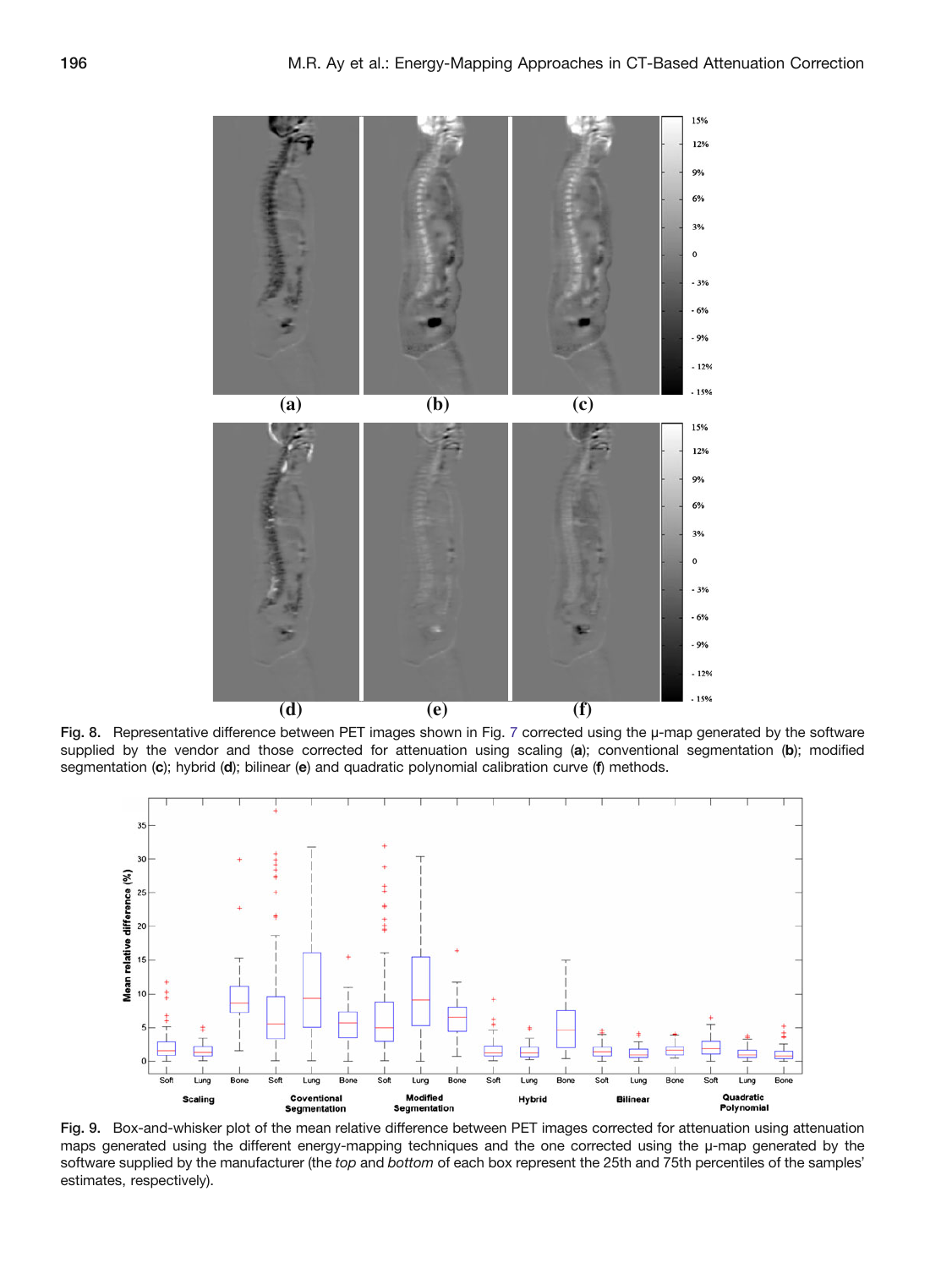the scaling method was found to produce noticeable error for bone regions. Likewise, the segmentation technique was found to result in large deviations in the lungs. Consequently, their corresponding boxes are longer than the other boxes. Therefore, the scaling and segmentation methods result in inaccurate estimates for bone regions and lungs, respectively. The length of the whiskers illustrates the spread of mean relative differences. For instance, whiskers of lung tissues for segmentation methods are longer compared to other regions and reflect the dispersion of lung tissue estimates. As far as segmentation-based attenuation correction is concerned, the lung is one of the most challenging organs [\[8](#page-11-0)] given that it has been shown that the density of lung tissue is considerably different from subject to subject, depends on breathing patterns and varies by as much as 30% with age and in the presence of pulmonary disease [\[28](#page-11-0)].

The correlation coefficient resulting from the ROI-based analysis comparing PET images corrected for attenuation using different energy-mapping methods and the PET image corrected using the µ-map generated by the software supplied by the manufacturer are summarized in Table 3. There is very good agreement between different energymapping methods for soft tissues where the correlation coefficients are very close to unity (0.998–0.999). This is in contrast with other regions where lower correlation coefficients were obtained (0.733 and 0.744 for both segmentation techniques when applied to lung tissues and 0.865 for scaling when applied to bone tissues). Overall, the bilinear and quadratic polynomial calibration curve methods have the highest correlation coefficients whereas scaling and segmentation methods yield the lowest correlation coefficients. Similar results were obtained when analyzing the clinical µ-maps.

## **Discussion**

The ability to perform accurate attenuation correction with validated hardware/software algorithms combined with the utilization of rigorous quality control measures enhances the interpretive confidence and accuracy of molecular PET imaging. Consequently, there has been growing acceptance of the need to systematically perform attenuation correction in clinical setting following its successful implementation in research environments [[7\]](#page-11-0). It has been shown using phantom

Table 3. Summary of correlation coefficients resulting from the ROI-based analysis of PET images corrected for attenuation using the various energymapping methods and PET images produced using the software supplied by the manufacturer

| Energy-mapping method                     | Soft tissue | Lung  | Bone  |  |
|-------------------------------------------|-------------|-------|-------|--|
| Scaling                                   | 0.999       | 0.997 | 0.865 |  |
| Conventional segmentation                 | 0.998       | 0.733 | 0.982 |  |
| Modified segmentation <sup>a</sup>        | 0.998       | 0.744 | 0.984 |  |
| Hybrid (segmentation/scaling)             | 0.999       | 0.995 | 0.986 |  |
| Bilinear calibration curve                | 0.999       | 0.996 | 0.998 |  |
| Quadratic polynomial<br>calibration curve | 0.999       | 0.996 | 0.995 |  |

<sup>a</sup>See description provided in the "[Energy-Mapping Approaches](#page-2-0)" section

studies that for low concentrations of  $K_2HPO_4$ , the relative differences between energy-mapping-derived and theoretical attenuation coefficients are less than 10% (Fig. [4\)](#page-6-0). However, for higher concentrations of  $K_2HPO_4$ , both scaling and segmentation methods led to larger deviations in these regions compared to other techniques. The results of the clinical µ-map and PET data analysis are consistent with these observations. Therefore, in soft tissue regions where high atomic number tissues such as bones are absent, all energy-mapping methods yield very similar results and may be used interchangeably for attenuation correction of PET data. The high relative difference reported for the scaling method in bone regions is attributed to the abundance of calcium and phosphor in bone, which has a high photoelectric interaction cross-section. The predominant interaction process at X-ray CT energies (∼70 keV) is Compton scattering in soft tissue and photoelectric interaction in bone. However, the predominant interaction process at 511 keV is Compton scattering for both tissue types. For lung tissues, all energy-mapping methods result in acceptable µ-maps except segmentation techniques (Fig. [6\)](#page-7-0). The main drawback of segmentation techniques when applied to regions with variable density, such as lungs [\[28](#page-11-0)], is the high inaccuracy that might occur when a threshold is set to discriminate tissues with large CT number variability followed by assignment of a single attenuation coefficient. It was also shown in phantom studies that segmentation methods produce a very large difference (19.9%) compared to the theoretical values in regions with high concentrations of  $K_2HPO_4$  since the CT numbers of all  $K_2HPO_4$  solutions are replaced with a single attenuation coefficient regardless of their density. Segmentation-based MR-guided attenuation correction in PET/MR will therefore likely be problematic as well [[29\]](#page-11-0). The low relative difference for the bilinear method in the region corresponding to a concentration of 1,800 mg/ cc reflects the fact that this point was itself used for the derivation of the bilinear calibration curve, thus resulting in minimal subsequent errors (Table [2](#page-5-0)).

The newly proposed quadratic polynomial calibration curve energy-mapping method yielded relatively good agreement with reference µ-maps for soft tissues, lung and bone tissues. With respect to the analysis of the reconstructed PET images, the differences between different energy-mapping techniques are more pronounced in µ-maps than in reconstructed PET images. This is in agreement with previous studies reporting similar assessment of the impact of the attenuation map on reconstructed PET images [\[15](#page-11-0), [30\]](#page-11-0). Nevertheless, despite the lower deviations, the results followed the same trend as the µ-maps.

Segmentation methods resulted in mean differences less than 8% for soft and bone tissues and up to 12% for lung tissues (Fig. [8](#page-9-0)). PET images obtained using the scaling method produce a large difference compared to the reference image in bone regions owing to the high photofraction of bone. The results obtained using the quadratic polynomial calibration curve method when applied to clinical data seem